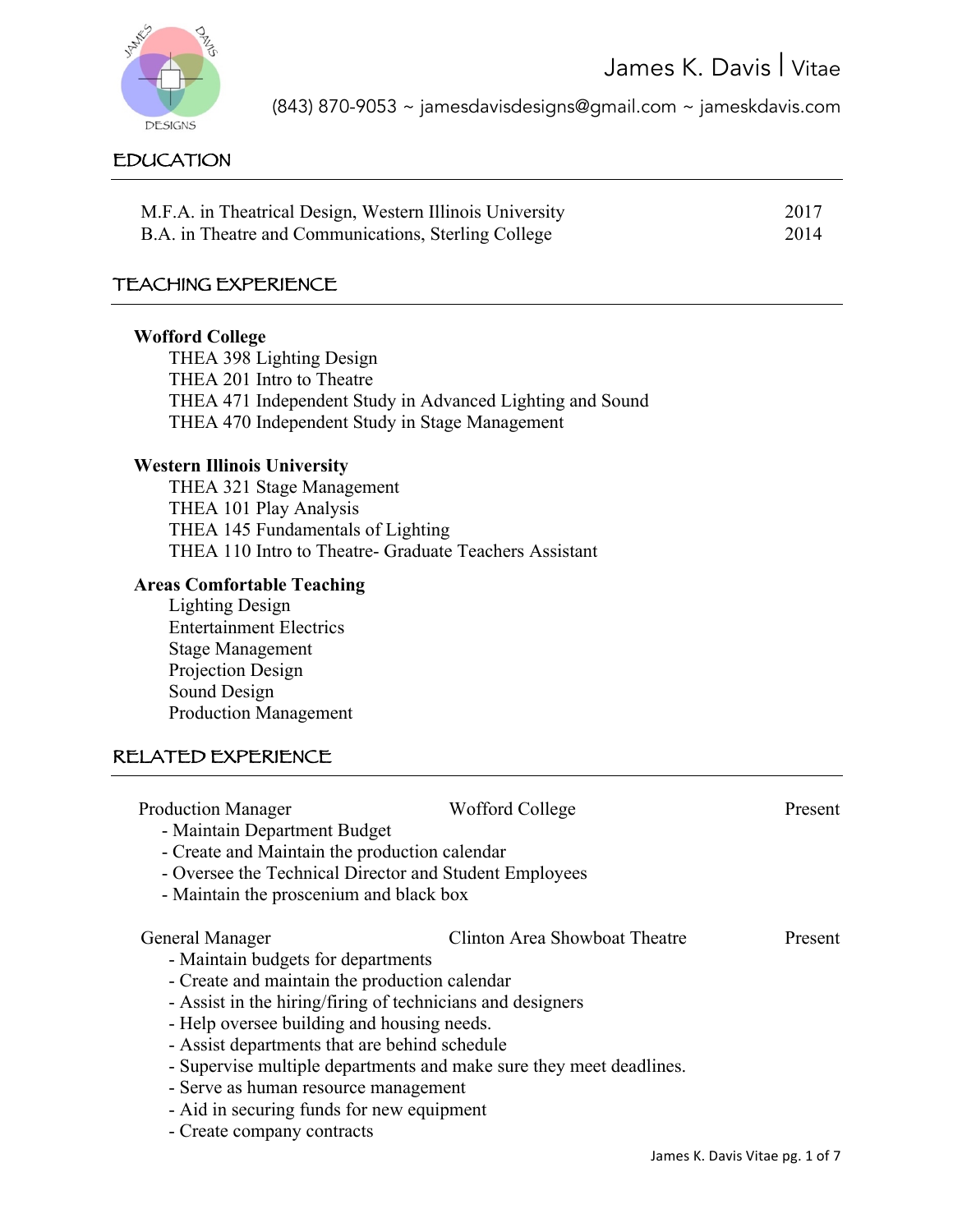| <b>Interim Production Manager</b><br>-Serve as interim production manager for the spring 2017 season<br>-Help find staff for <i>Over There!</i><br>-Help load-in scenic and lighting<br>-Assist with marketing | <b>Starry Night Repertory Theatre</b> | 2017      |
|----------------------------------------------------------------------------------------------------------------------------------------------------------------------------------------------------------------|---------------------------------------|-----------|
| <b>Production Manager</b>                                                                                                                                                                                      | Clinton Area Showboat Theatre         | 2015-2016 |
| - Maintained budgets for departments                                                                                                                                                                           |                                       |           |
| - Created and maintained the production calendar                                                                                                                                                               |                                       |           |
| - Assisted in the hiring/firing of technicians and designers                                                                                                                                                   |                                       |           |
| - Helped oversee building and housing needs.                                                                                                                                                                   |                                       |           |
| - Supervised multiple departments and make sure they meet deadlines.                                                                                                                                           |                                       |           |
| - Run production meetings                                                                                                                                                                                      |                                       |           |

#### PROFESSIONAL DEVELOPMENT

-Electricity 301 Session, USITT, March, 2017

-Captions and Projections as an Artistic Form of Access Session, USITT, March, 2017

-New Requirements for Electrical Safety in the Workplace Session, USITT, March, 2017

-Content Creation and Control Projection Workshop, USITT, March, 2017

-CNC Plasma Cutting Classroom Workshop, Western Illinois University, February, 2017

-Scissor and Bucket Lift Training, Western Illinois University, February, 2016

-Basic Theatrical Firearm Safety, Western Illinois University, March, 2016

-OSHA 10hr Safety Certification, Western Illinois University, September, 2015

-First Aid and CPR Certification American Heart Association, WIU, February, 2015

-Chicago Spotlight Rigging Certification , January, 2015

### PROFESSIONAL AFFILIATIONS AND MEMBERSHIP

-Actors Equity Membership Candidate Program

-United States Institute of Theatre Technology (USITT), Member

-Association for Theatre in Higher Education (ATHE), Member

### PUBLICATIONS:

Author: James K. Davis Rosco Spectrum Blog, Joel Svendsen, editor

*The Magic is in the Glass*

The use of glass gobos in WIU's production of the *Tempest.* http://www.rosco.com/spectrum/index.php/2016/02/the-magic-is-in-the-glass/

Author: James K. Davis Rosco Spectrum Blog, Joel Svendsen, editor *A Low Tech Solution for Projection Edge Blending* The use of frost to edge blend two different projectors for the Clinton Area Showboat Theatres production of *Bridges of Madison County.*  http://www.rosco.com/spectrum/index.php/2017/09/a-low-tech-solution-for-projection-

edge-blending/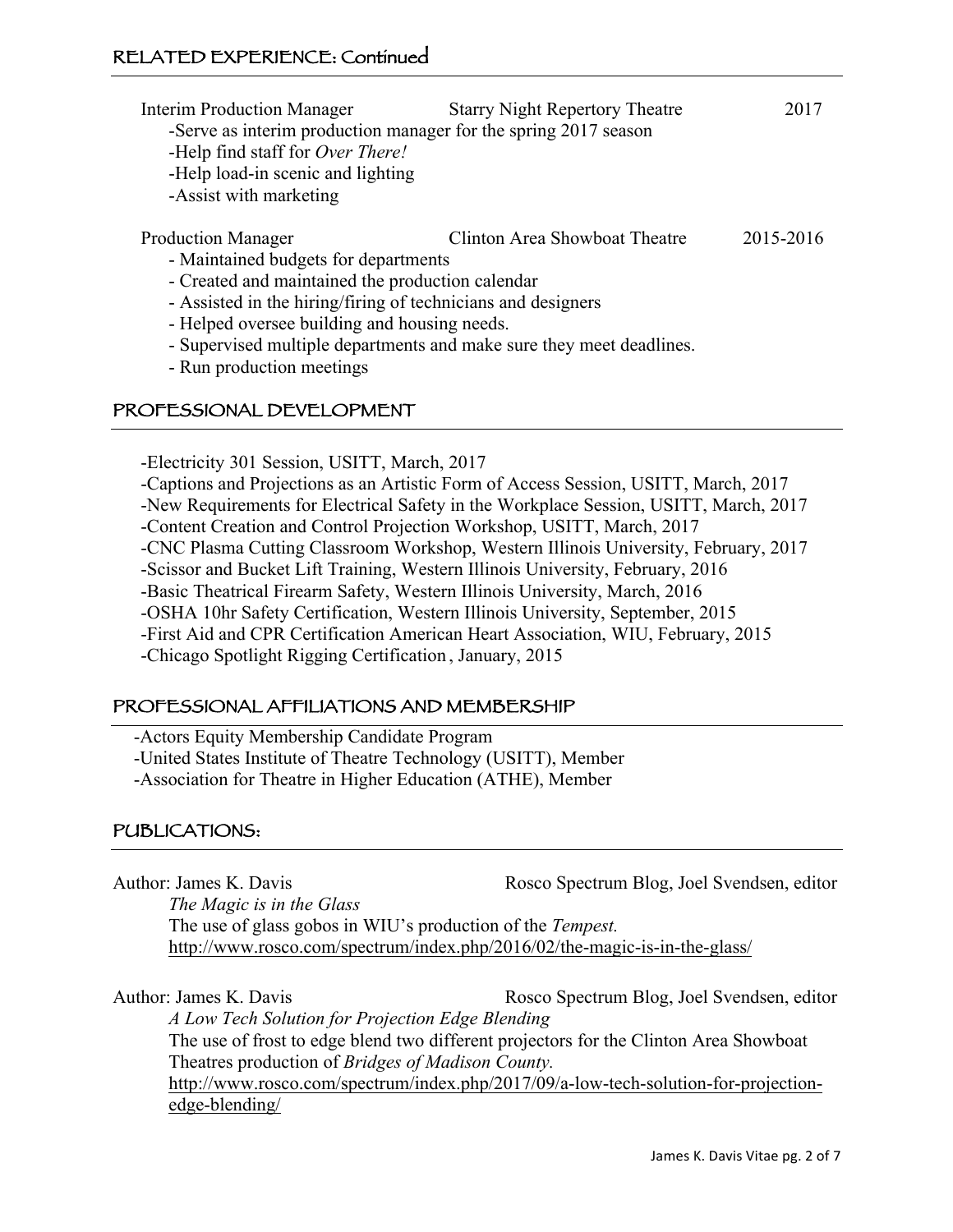## LIGHTING DESIGN EXPERIENCE

# \* Indicates employed as the Master Electrician in addition to designing.

# **California State University- Chico**

| Matthew Teague Miller, Director | 2019                                                                                                                                                                                                                                                                                                               |
|---------------------------------|--------------------------------------------------------------------------------------------------------------------------------------------------------------------------------------------------------------------------------------------------------------------------------------------------------------------|
|                                 |                                                                                                                                                                                                                                                                                                                    |
| <b>Guest Director</b>           | 2019                                                                                                                                                                                                                                                                                                               |
|                                 | 2018                                                                                                                                                                                                                                                                                                               |
|                                 | 2018                                                                                                                                                                                                                                                                                                               |
|                                 | 2018                                                                                                                                                                                                                                                                                                               |
|                                 | 2018                                                                                                                                                                                                                                                                                                               |
| Dr. Mark Ferguson, Director     | 2017                                                                                                                                                                                                                                                                                                               |
|                                 |                                                                                                                                                                                                                                                                                                                    |
|                                 | 2017                                                                                                                                                                                                                                                                                                               |
| John Contini, Director          | 2017                                                                                                                                                                                                                                                                                                               |
|                                 |                                                                                                                                                                                                                                                                                                                    |
| Matthew Teague Miller, Director | 2019                                                                                                                                                                                                                                                                                                               |
| Matthew Teague Miller, Director | 2019                                                                                                                                                                                                                                                                                                               |
| <b>Guest Director Pending</b>   | 2018                                                                                                                                                                                                                                                                                                               |
| Matthew Teague Miller, Director | 2018                                                                                                                                                                                                                                                                                                               |
| Matthew Teague Miller, Director | 2018                                                                                                                                                                                                                                                                                                               |
| Lara Tenckhoff, Director        | 2017                                                                                                                                                                                                                                                                                                               |
| Matthew Teague Miller, Director | 2017                                                                                                                                                                                                                                                                                                               |
| Jacob Brent, Director           | 2017                                                                                                                                                                                                                                                                                                               |
| Jay Berkow, Director            | 2017                                                                                                                                                                                                                                                                                                               |
| Matthew Teague Miller, Director | 2017                                                                                                                                                                                                                                                                                                               |
| Matthew Teague Miller, Director | 2015                                                                                                                                                                                                                                                                                                               |
|                                 | 2015                                                                                                                                                                                                                                                                                                               |
|                                 | 2015                                                                                                                                                                                                                                                                                                               |
|                                 | 2015                                                                                                                                                                                                                                                                                                               |
| Matthew Teague Miller, Director | 2015                                                                                                                                                                                                                                                                                                               |
|                                 | 2015                                                                                                                                                                                                                                                                                                               |
| Kristen Koski, Director         | 2015                                                                                                                                                                                                                                                                                                               |
|                                 | 2015                                                                                                                                                                                                                                                                                                               |
| Kristen Koski, Director         | 2015                                                                                                                                                                                                                                                                                                               |
|                                 |                                                                                                                                                                                                                                                                                                                    |
|                                 | 2017                                                                                                                                                                                                                                                                                                               |
| Kelsey Celeck, Director         | 2017                                                                                                                                                                                                                                                                                                               |
| Brandon Thomsen, Director       | 2016                                                                                                                                                                                                                                                                                                               |
| Brandon Thomsen, Director       | 2016                                                                                                                                                                                                                                                                                                               |
|                                 |                                                                                                                                                                                                                                                                                                                    |
| Doug Nuttleman, Director        | 2014                                                                                                                                                                                                                                                                                                               |
| Doug Nuttleman, Director        | 2014                                                                                                                                                                                                                                                                                                               |
|                                 | Dan Day, Director<br>Kerry Ferguson, Director<br>Tristan Kerbs, Director<br>Daniel Murray, Director<br>Dr. Matthew Saltzberg, Director<br>Kristy Cates, Director<br>Matthew Teague Miller, Director<br>David Coolidge, Director<br>Rachel Swartz, Director<br>Tommy Iafrate, Director<br>Brandon Thomsen, Director |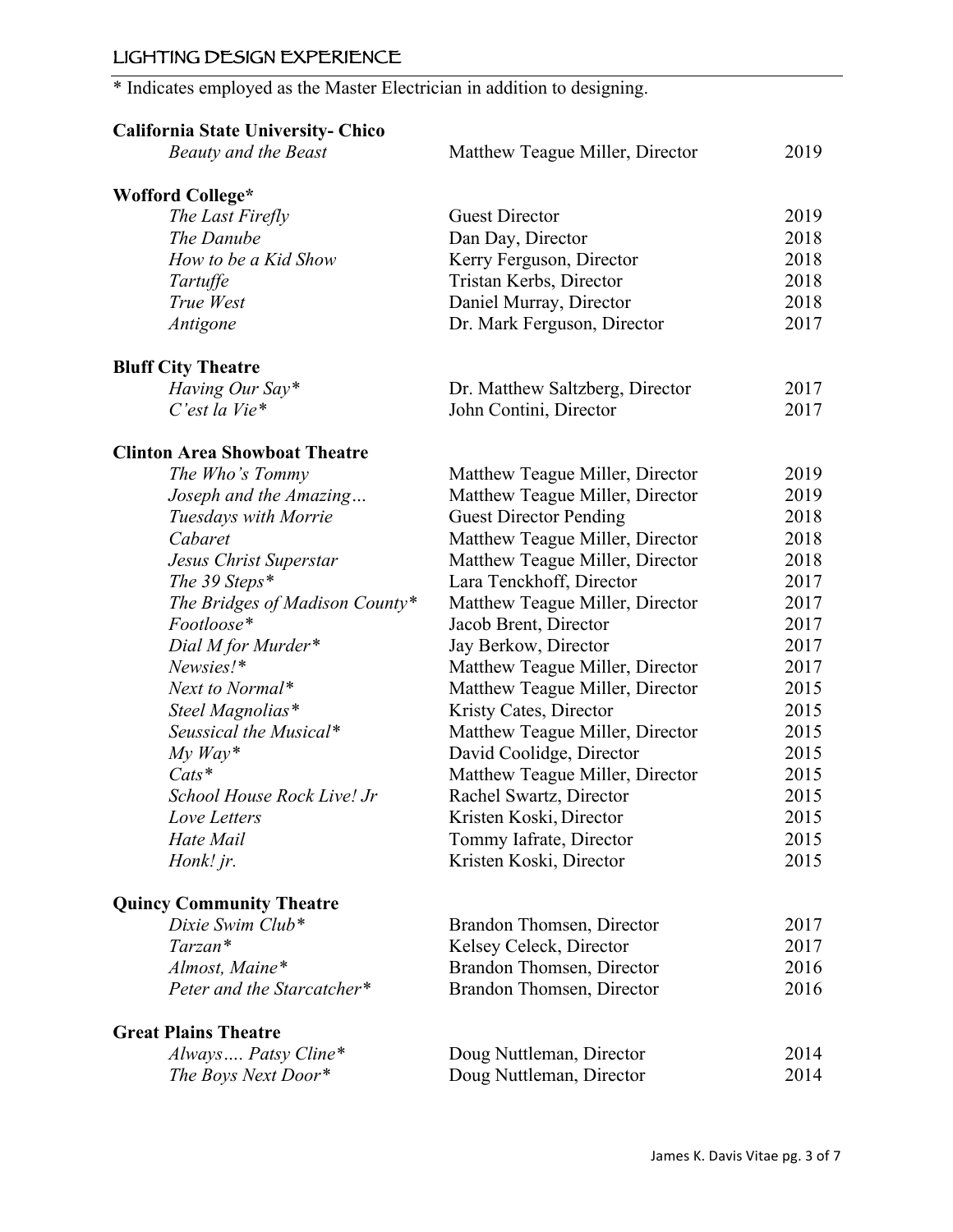## LIGHTING DESIGN EXPERIENCE: Continued

\*Indicates employed as the Master Electrician in addition to designing.

## **Western Illinois University- Hainline Theatre**

| estern minions emreisit;<br>The Old Maid (Opera)            | Lynn Thompson, Director     | 2017      |
|-------------------------------------------------------------|-----------------------------|-----------|
| The Theif and The Devil(Opera)                              | Lynn Thompson, Director     | 2017      |
| Time Stands Still                                           | Brett Olson, Director       | 2017      |
| <b>Bloody Bloody Andrew Jackson</b>                         | Matthew Saltzberg, Director | 2016      |
| Iolanthe (Opera)                                            | Angela Hand, Director       | 2016      |
| Winter Dance Works*                                         | <b>UDT</b> Choreographers   | 2015      |
| The Tempest                                                 | Dr. Jeannie Woods, Director | 2015      |
| <b>Spring Dance Gala</b>                                    | <b>UDT</b> Choreographers   | 2015      |
| <b>Winter Dance Works</b>                                   | <b>UDT</b> Choreographers   | 2014      |
| <b>Western Illinois University- Simpkins Studio Theatre</b> |                             |           |
| Time Stands Still                                           | Brett Olson, Director       | 2017      |
| The Curse of the Wise                                       | Matthew Saltzberg, Director | 2016      |
| Violet                                                      | Lysa Fox, Director          | 2015      |
| <b>Trifles</b>                                              | Laura Hoske, Director       | 2015      |
| Kimberly Akimbo                                             | Erik Wagner, Director       | 2014      |
|                                                             |                             |           |
| <b>Sterling College</b>                                     |                             |           |
| The Glass Menagerie*                                        | Matthew Winning, Director   | 2014      |
| South Pacific*                                              | Matthew Winning, Director   | 2013      |
| Harvey*                                                     | Samantha Kennedy, Director  | 2013      |
| Leaving Iowa*                                               | Ryan Ehresman, Director     | 2013      |
| Medea*                                                      | Matthew Winning, Director   | 2013      |
| The Hobbit*                                                 | Matthew Winning, Director   | 2013      |
| The Odd Couple*                                             | Michael Redondo, Director   | 2012      |
| Children of Eden*                                           | Gordon Kling, Director      | 2011      |
| <b>Opera Southwest-Assistant Lighting Designer</b>          |                             |           |
| Aida                                                        | Daniel Chapman, Designer    | 2015      |
| MASTER ELECTRICIAN EXPERIENCE                               |                             |           |
|                                                             |                             |           |
| <b>Western Illinois University</b>                          |                             |           |
| <b>She Kills Monsters</b>                                   | Phillip Uttech, Designer    | 2015      |
| Jane Eyre                                                   | Ron Rybkowski, Designer     | 2015      |
| <b>Sterling College</b>                                     | Aaron Kennedy, Supervisor   | 2012-2014 |
|                                                             |                             |           |

# STAGE MANAGEMENT EXPERIENCE

\*Indicates Actors Equity Association Performance \*\* Indicates Equity Theatre

| <b>Bluff City Theatre **</b> |                                 |      |
|------------------------------|---------------------------------|------|
| Having Our Say               | Dr. Matthew Saltzberg, Director | 2017 |
| C'est la Vie                 | John Contini, Director          | 2017 |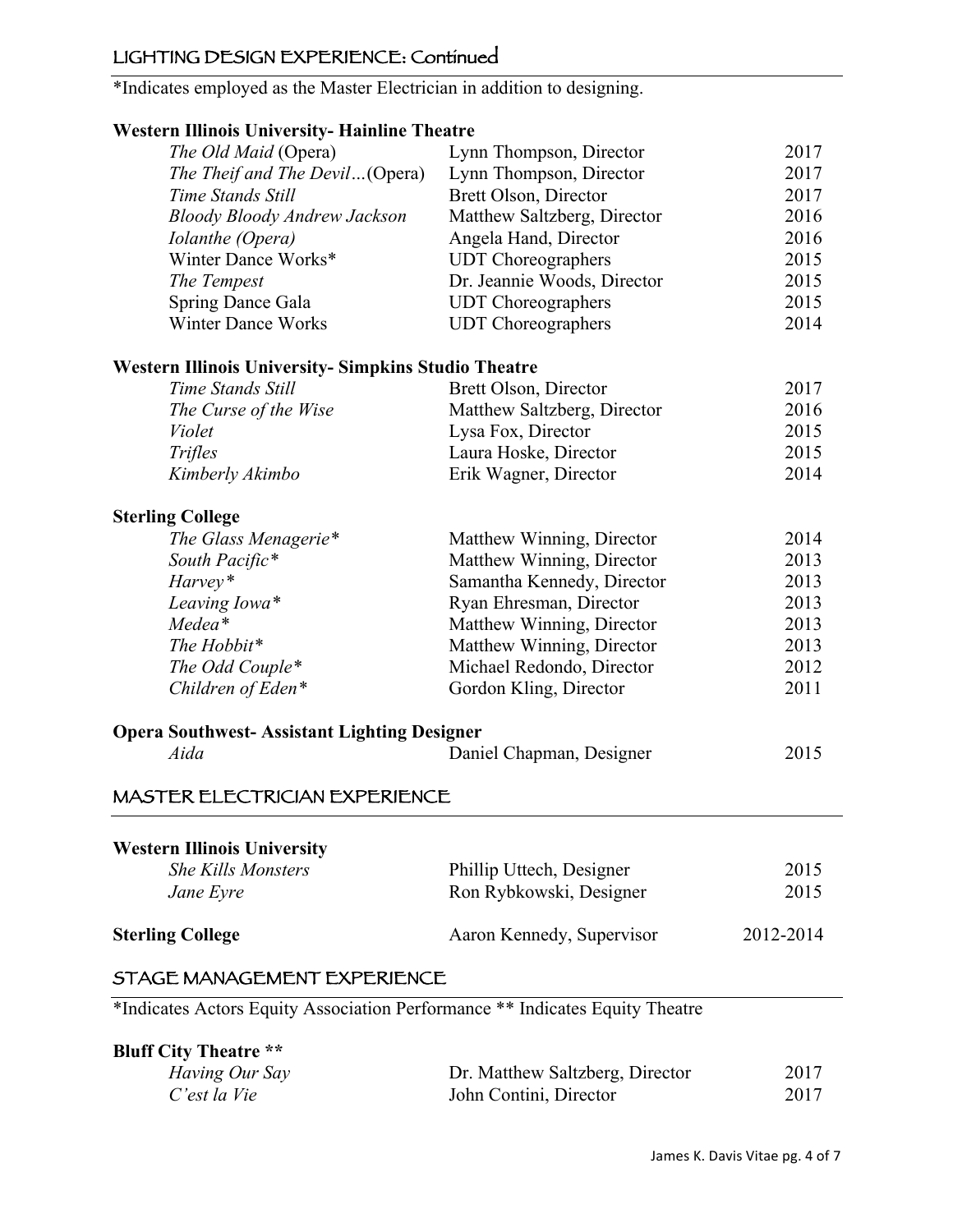# STAGE MANAGEMENT EXPERIENCE: Continued

\*Indicates Actors Equity Association Performance \*\* Indicates Equity Theatre

## **Clinton Area Showboat Theatre\*\* (Equity as of 2019)**

| <b>Shout!</b> The Mod Musical      | <b>Guest Director</b>           | 2019 |
|------------------------------------|---------------------------------|------|
| Gentleman's Guide                  | <b>Guest Director</b>           | 2019 |
| Grease                             | Scott Hunt, Director            | 2016 |
| South Pacific*                     | Matthew Teague Miller, Director | 2016 |
| The Music Man*                     | Lexi Barnett, Director          | 2016 |
| <b>Great Plains Theatre**</b>      |                                 |      |
| The Boys Next Door                 | Doug Nuttleman, Director        | 2014 |
| Big River                          | Doug Nuttleman, Director        | 2014 |
| <b>Western Illinois University</b> |                                 |      |
| Souvenir                           | <b>Bill Kincaid, Director</b>   | 2016 |
| Jane Eyre                          | Erik Wagner, Director           | 2014 |
| <i>The World is Round</i> (Opera)  | Terry Chasteen, Director        | 2014 |
| A Flea in Her Ear                  | Dr. Jeannie Woods, Director     | 2014 |

## SCENIC DESIGN EXPERIENCE

| <b>Sterling College- Guest Designer</b>                    |                                   |      |
|------------------------------------------------------------|-----------------------------------|------|
| The Maids                                                  | Samantha Kennedy, Director        | 2017 |
| <b>Western Illinois University-Simpkins Studio Theatre</b> |                                   |      |
|                                                            |                                   |      |
| <i>Ruined</i> -Associate Scenic Designer                   | Tamara L Honesty, Designer        | 2016 |
| The Lovers/Trifles                                         | DC Wright/Laura Hoske, Director's | 2015 |
| <b>Great Plains Theatre</b>                                |                                   |      |
| Always  Patsy Cline                                        | Doug Nuttleman, Director          | 2014 |
| The Boys Next Door                                         | Doug Nuttleman, Director          | 2014 |
|                                                            |                                   |      |
| <b>Sterling High School</b>                                |                                   |      |
| Guys and Dolls                                             | Betsy Dutton, Director            | 2013 |
| The Music Man                                              | Betsy Dutton, Director            | 2012 |
|                                                            |                                   |      |
| PROJECTION DESIGN EXPERIENCE                               |                                   |      |
|                                                            |                                   |      |
| <b>Wofford College</b>                                     |                                   |      |
| Tartuffe                                                   | Tristan Kerbs, Director           | 2018 |
| <b>Clinton Area Showboat Theatre</b>                       |                                   |      |
| <b>Bridges of Madison County</b>                           | Matthew Teague Miller, Director   | 2017 |
| Footloose                                                  | Jacob Brent, Director             | 2017 |
|                                                            |                                   |      |
| Newsies!                                                   | Matthew Teague Miller, Director   | 2017 |

### **Bluff City Theatre**<br>*Having Our Say* **Dr. Matt Saltzburg, Director** 2017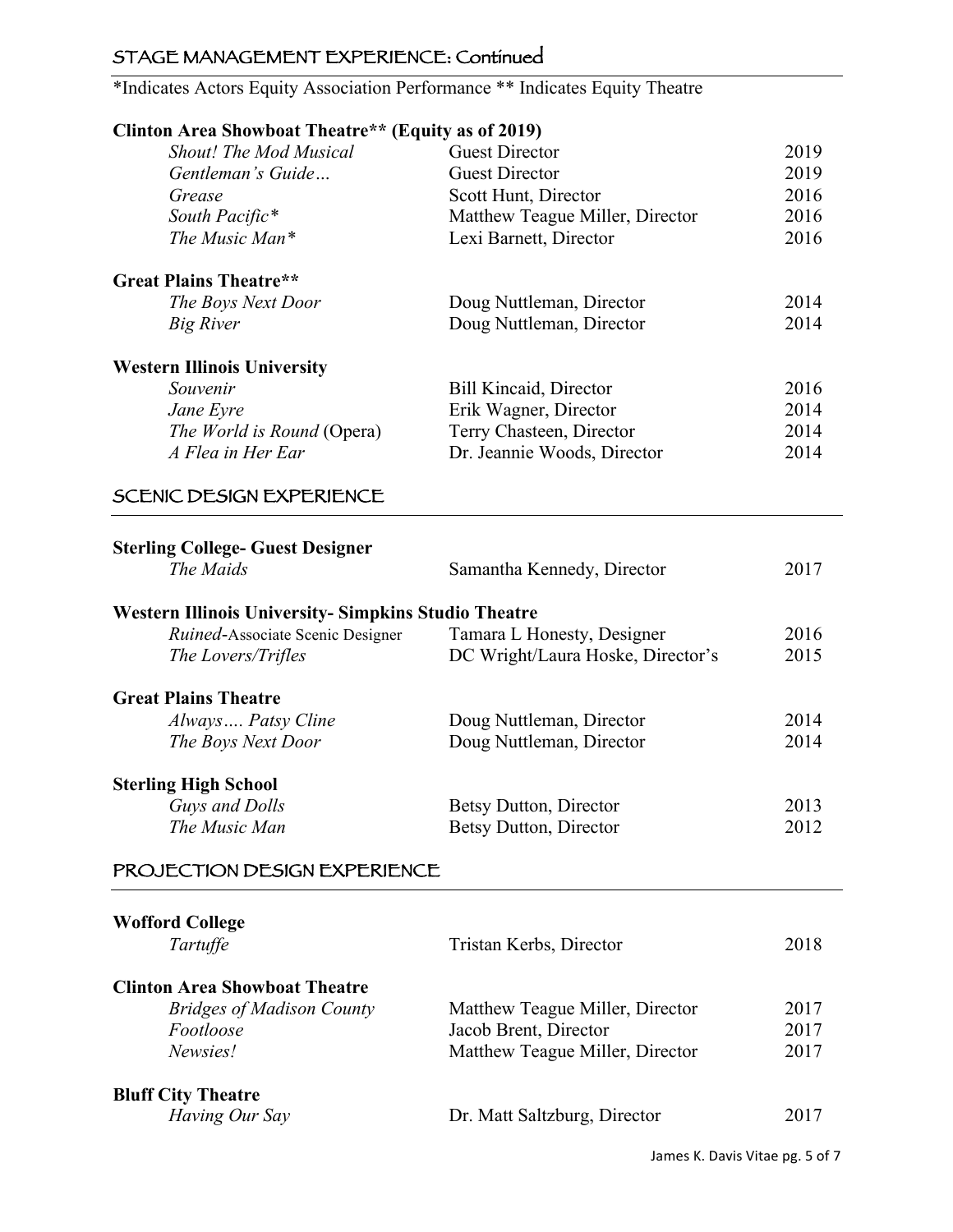## SOUND DESIGN EXPERIENCE

| <b>Wofford College</b>                               |                                |      |
|------------------------------------------------------|--------------------------------|------|
| The Danube                                           | Dan Day, Director              | 2018 |
| <b>Western Illinois University</b>                   |                                |      |
| How I Learned to Drive                               | Robert Hill, Director          | 2016 |
| <b>Clinton Area Showboat Theatre</b>                 |                                |      |
| <b>Steel Magnolias</b>                               | Kristy Cates, Director         | 2015 |
| Almost, Maine                                        | Tommy Iafrate, Director        | 2013 |
| <b>Forever Plaid</b>                                 | Brian Cowing, Director         | 2013 |
| The Drowsy Chaperone                                 | Tommy Iafrate, Director        | 2011 |
| <b>High Fidelity</b>                                 | Patrick Stinson, Director      | 2011 |
| Nunsense                                             | Maggie Ellsworth, Director     | 2011 |
| <b>Sterling College</b>                              |                                |      |
| South Pacific                                        | Matthew Winning, Director      | 2013 |
| <b>Steel Magnolias</b>                               | Sara Kanary, Director          | 2010 |
| The Merchant of Venice                               | Diane Defranco-Kling, Director | 2010 |
| COSTUME DESIGN EXPERIENCE                            |                                |      |
|                                                      |                                |      |
| <b>Western Illinois University</b><br>A Doll's House |                                | 2017 |
|                                                      | Abbie Pfaff, Director          |      |
| CARPENTRY EXPERIENCE                                 |                                |      |
| <b>Clinton Area Showboat Theatre</b>                 |                                |      |
| Almost, Maine                                        | Jonathan Sabo (TD)             | 2013 |
| She Loves Me                                         | Jonathan Sabo (TD)             | 2013 |
| The Sound of Music                                   | Rob Berls (TD)                 | 2013 |
| Godspell                                             | Rob Berls (TD)                 | 2013 |
| Forever Plaid                                        | Rob Berls (TD)                 | 2013 |
| Love Letters                                         | Steven House (TD)              | 2012 |
| Hate Mail                                            | Steven House (TD)              | 2012 |
| <b>Spelling Bee</b>                                  | Steven House (TD)              | 2012 |
| Bye, Bye, Birdie                                     | Jonathan Sabo (TD)             | 2012 |
| Into the Woods                                       | Jonathan Sabo (TD)             | 2012 |
| Little Shop of Horrors                               | Jonathan Sabo (TD)             | 2012 |
| Evita                                                | Stuart Parman (TD)             | 2011 |
| Annie                                                |                                | 2011 |
|                                                      | Stuart Parman (TD)             |      |
| The Drowsy Chaperone                                 | <b>Stuart Parman (TD)</b>      | 2011 |
| <b>High Fidelity</b>                                 | Stuart Parman (TD)             | 2011 |
| Nunsense                                             | Stuart Parman (TD)             | 2011 |
| <b>Sterling College</b>                              |                                |      |
| The Great Divorce                                    | Aaron Kennedy (TD)             | 2014 |